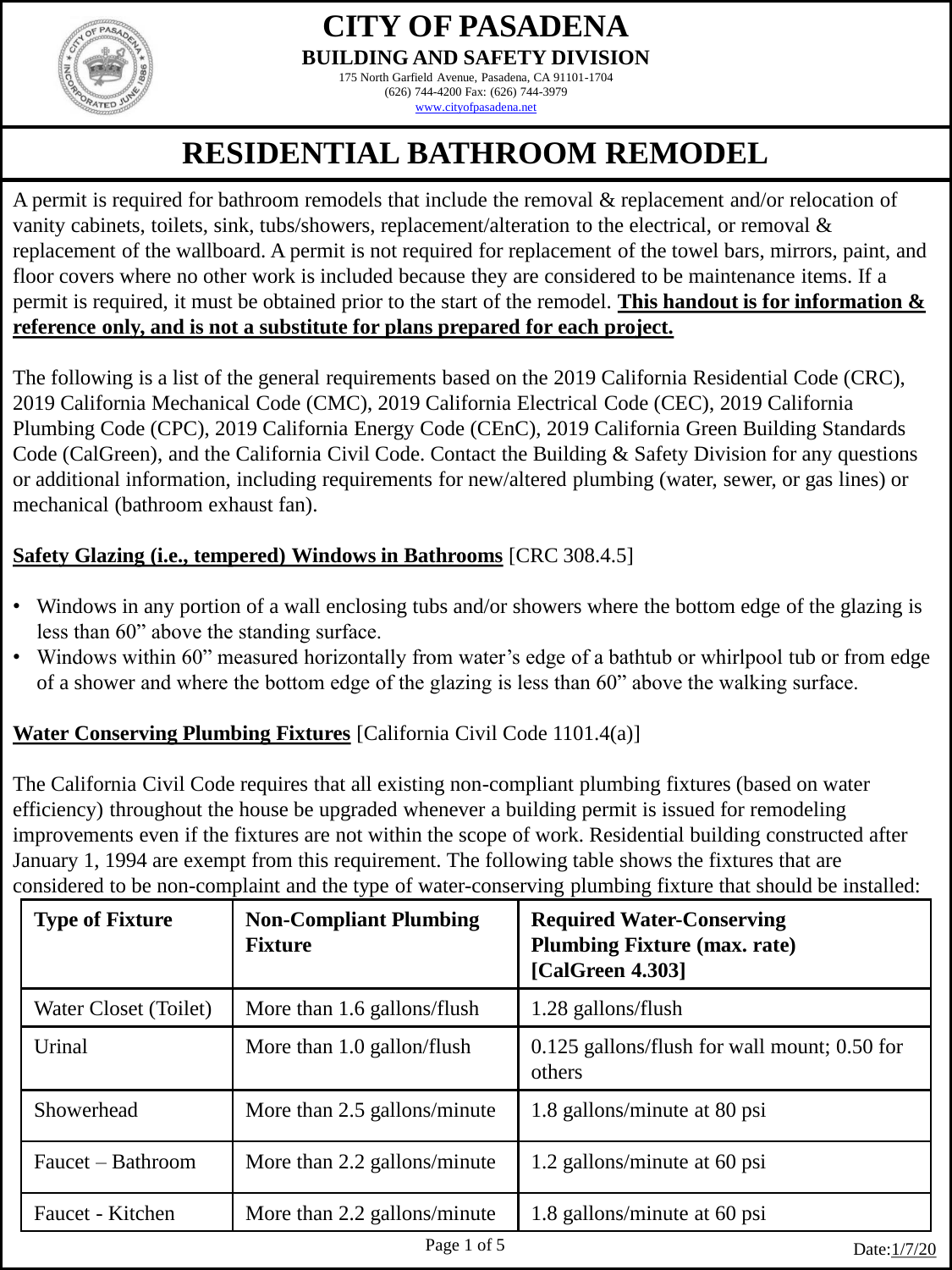

175 North Garfield Avenue, Pasadena, CA 91101-1704 (626) 744-4200 Fax: (626) 744-3979 [www.cityofpasadena.net](http://www.cityofpasadena.net/)

# **RESIDENTIAL BATHROOM REMODEL**

# **Plumbing**

- Toilet and Bidet require a total minimum 30" clear space (15" from centerline to each side). Toilet, Bidet, or Lavatory require a minimum of 24" clear space in front of the fixture. Urinals require a total minimum 24" clear space (12" from centerline to each side). [CPC 402.5]
- When additional toilets (water closets) are installed, a maximum of three (3) toilets are allowed on a 3" waste line. [Table 703.2, Footnote 4]
- Provide safety glazing (tempered) glass for tub/shower enclosures & doors. [CRC R308.4.5]
- Showers and tub-shower combinations shall be provided with individual control valves of the pressure balance, thermostatic, or combination pressure balance/thermostatic mixing valve type conforming to ASSE 1016/ASME A112.1016/CSA B125.16 or ASME A112.18.1/CSA B125.1. Handle positions shall be adjusted to deliver a maximum mixed water setting of 120º F. [CPC 408.3]
- The hot water valve shall be installed on the left side where two separate handles control are provided. [417.5]
- A minimum 12"x12" access panel is required when a slip joint p-trap waste & overflow is provided for inspection & repair. [402.10]
- Bidets.
	- − The water supply to the bidet shall be protected by an air gap or vacuum breaker. [410.2, 603.3.2, 603.3.5, 603.3.6]
	- − The maximum hot water temperature discharging from the bidet shall be limited to 110º F by a device that is in accordance with ASSE 1070/ASME A112.1070/CSA B125.70. Water heater thermostats shall not be considered a control for meeting this provision. [410.3]
- Showers.
	- − Shower stalls shall have a minimum interior finished area of 1,024 sq.-in. and be able to encompass a 30" diameter circle. [408.6]
	- − Stall shower door to open out with a minimum 22" wide opening. [408.5]
	- − Site built shower stalls shall be installed in accordance to Section 408.7.
	- − Floor and walls shall be finished with a nonabsorbent surface and wall finish shall extend to a height of not less than 6-ft above the floor. [CRC R307.2]
- Bathtubs & Whirlpool (Spa) Tubs.
	- − Tubs shall have a readily accessible access panel of size to permit the removal and replacement of the circulation pump. [409.6]
	- − The circulation pump shall be located above the crown weir of the trap.
	- − The pump and circulation pipping shall be self-draining to minimize water retention. Such fittings shall be listed in accordance with ASME A112.19.7/CSA B45.10.
	- − The maximum hot water temperature discharging from the tub shall be limited to 120º F by a device that is in accordance with ASSE 1070/ASME A112.1070/CSA B125.70. Water heater thermostats shall not be considered a control for meeting this provision. [409.4]
	- Floor and walls above tub-shower combo shall be finished with a nonabsorbent surface and wall finish shall extend to a height of not less than 6-ft above the floor. [CRC R307.2]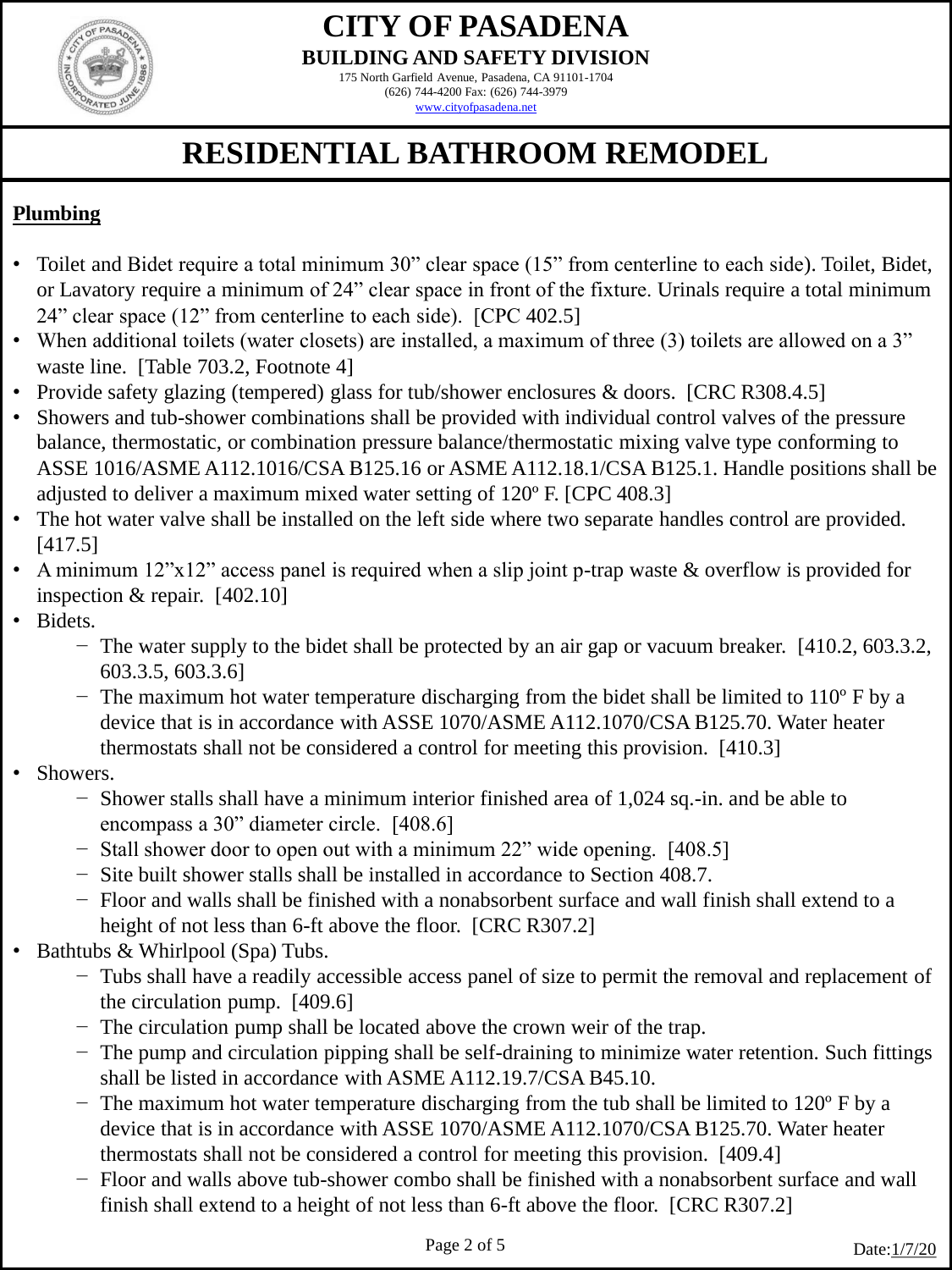

175 North Garfield Avenue, Pasadena, CA 91101-1704 (626) 744-4200 Fax: (626) 744-3979 [www.cityofpasadena.net](http://www.cityofpasadena.net/)

# **RESIDENTIAL BATHROOM REMODEL**

#### **Electrical**

- Provide at least one 20-amp GFCI protected receptacle within 36" of the outside edge of the each bathroom sink basin. [CEC 210.52(D)]
	- − Receptacle shall be located on a wall or partition that is adjacent to the basin, on the countertop, or installed on the side or face of the basin cabinet not more than 12" below the top of the basin. − All receptacles shall be tamper-resistant (TR). [406.12]
- A minimum of one 120-V/20-amp branch circuit is required for bathroom receptacle(s). Such circuit shall have no other receptacles.  $[210.11(C)(3)]$
- All 125-V, single-phase, 15- and 20-amp receptacles installed in bathrooms shall have GFCI protection. The GFCI shall be installed in a readily accessible location. [210.8]
- Receptacles shall not be installed within or directly over a bathtub or shower stall. [406.9(C)]

#### **Bathroom Lighting Requirements** [CEnC 150.0(k)]

- All installed luminaire (lighting) shall be high efficacy in accordance with Table 150.0-A. A minimum of one high efficacy luminaire shall be controlled by a vacancy sensor.
- Switches shall not be installed within tubs or shower spaces unless installed as part of a listed tub. [CEC 404.4(C)]
- All recessed lighting shall be "IC Rated and Airtight Certified". [CEnC 150.0(k)1.C]
- No pendant lighting shall be located within a zone measured 3-ft horizontally and 8-ft vertically from the top of a bathtub rim or shower stall threshold. [CEC 410.10(D)]
- Luminaires located within the actual outside dimensions of the bathtub or shower to a height of 8-ft vertically from the top of the tub rim and shower threshold shall be of enclosed & gasketed type listed for damp or wet locations and be GFCI protected. [550.14(D), 551.53(B)]
- For occupancies with a horizontal (floor/ceiling assembly) fire-rated separation, the recessed fixtures shall be protected to the same rating of the separation (1-hour) **OR** be listed for the required fire protection. This generally applies to residential condominium construction where units are above or below other units. [CBC 714.4.2]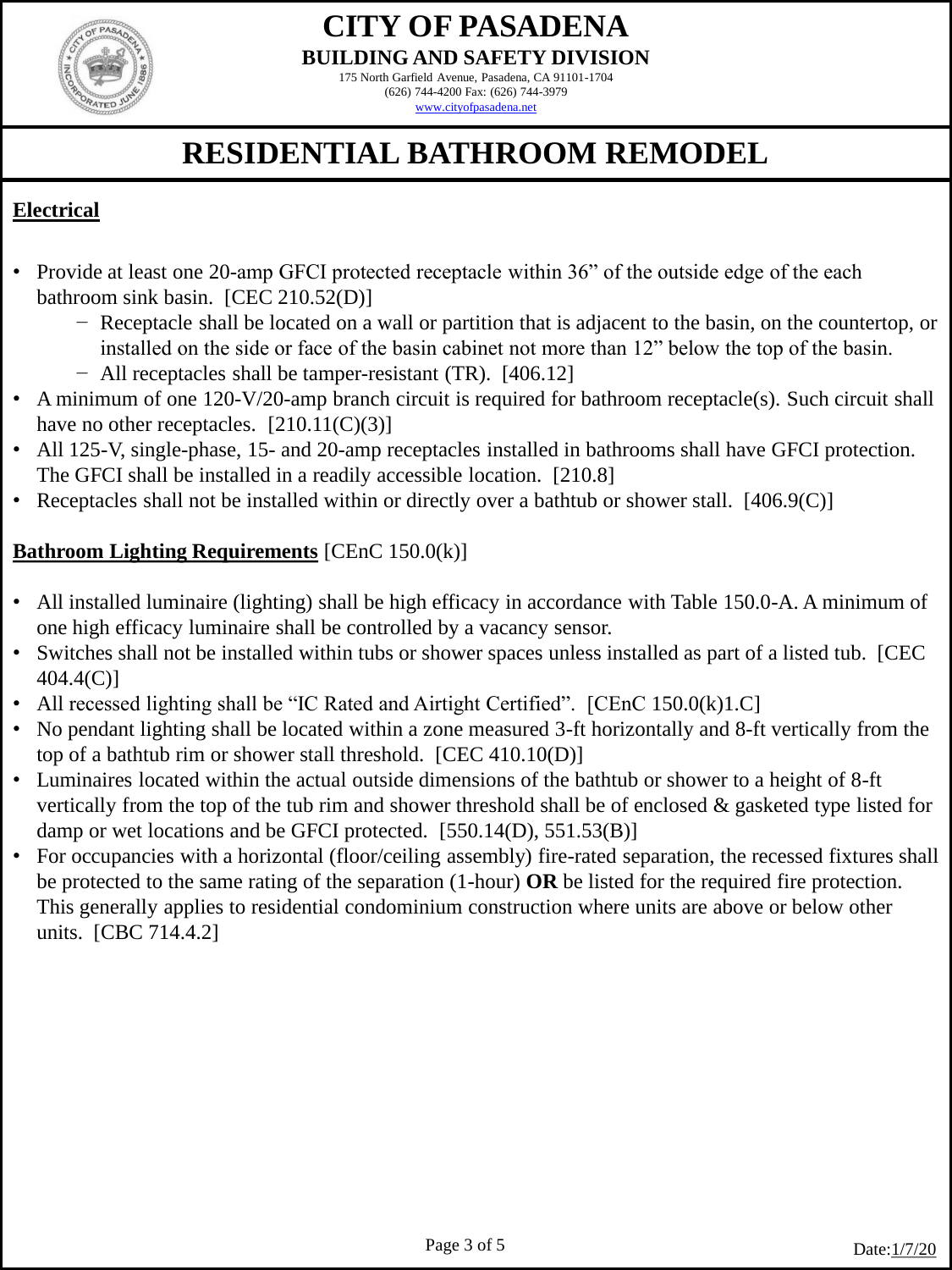

175 North Garfield Avenue, Pasadena, CA 91101-1704 (626) 744-4200 Fax: (626) 744-3979 [www.cityofpasadena.net](http://www.cityofpasadena.net/)

# **RESIDENTIAL BATHROOM REMODEL**

#### **Bathroom Exhaust**

- Local exhaust system shall be installed in a bathroom containing a tub, shower, spa, or some other similar source of moisture and vented to the outdoors with a minimum exhaust rate of 50 cfm (20 cfm if continuous operation). A maximum of 3 sone rating (1 for continuous) is required for the (ENERGY STAR) exhaust fan. Fans must be controlled by a humidistat which shall be readily accessible and capable of adjustment between a relative humidity range of 50% to 80%. [CEnC 150(o), ASHRAE std. 62.2, CalGreen 4.506.1]
- Exhaust fans shall be switch separately from lighting system **OR** have a lighting system that can be manually turned on and off while allowing the fan to continue to operate for an extended period of time. [CEnC 150.0(k)2.B]
- Bathrooms that only have a toilet and sink do not require local exhaust if there is an (min. 3-sq-ft) operable window. [CRC R303.3]
- Exhaust ducts shall terminate outside the building and equipped with back-draft dampers. Termination shall not be less than 3-ft from a property line, 10-ft from a forced air inlet, and 3-ft from openings into the building. Ducts shall not discharge onto a public walkway. [CMC 504.1.1, 502.2.1]

# **Smoke and Carbon Monoxide Alarms** [CRC R314, R315]

- Smoke alarms shall be installed in each sleeping room, on the ceiling or wall outside each separate sleeping area in the immediate vicinity of the bedrooms, on each story of a multistory unit, in habitable attics, and in basements. [CRC R314.3]
- Smoke alarms shall be listed and labeled in accordance with UL 217 and installed in accordance with the provisions of NFPA 72. Alarms shall be tested and maintained in accordance with the manufacturer's instructions. Alarms that no longer function must be replaced.
- Carbon monoxide alarms are not required if there is no fuel-burning appliances or fireplace in the unit and where the garage is detached from the unit. [R315.2.1]
- Carbon monoxide alarms shall be installed on the ceiling or wall (above the door header) outside each separate sleeping area in the immediate vicinity of the bedrooms, on every occupiable level, in basements, and in bedrooms where a fuel-burning appliance is located within the bedroom or its attached bathroom. [R315.3]
- Carbon monoxide alarms (including smoke & carbon monoxide combination alarms) shall be listed and labeled in accordance with UL 2034 (and UL 217 for combo alarms) and installed & maintained in accordance with NFPA 720 & manufacturer's instructions.
- In multi-family buildings, all required carbon monoxide alarms shall be equipped with the capability to support visible alarm notification in accordance with NFPA 720. [CBC 915.7]